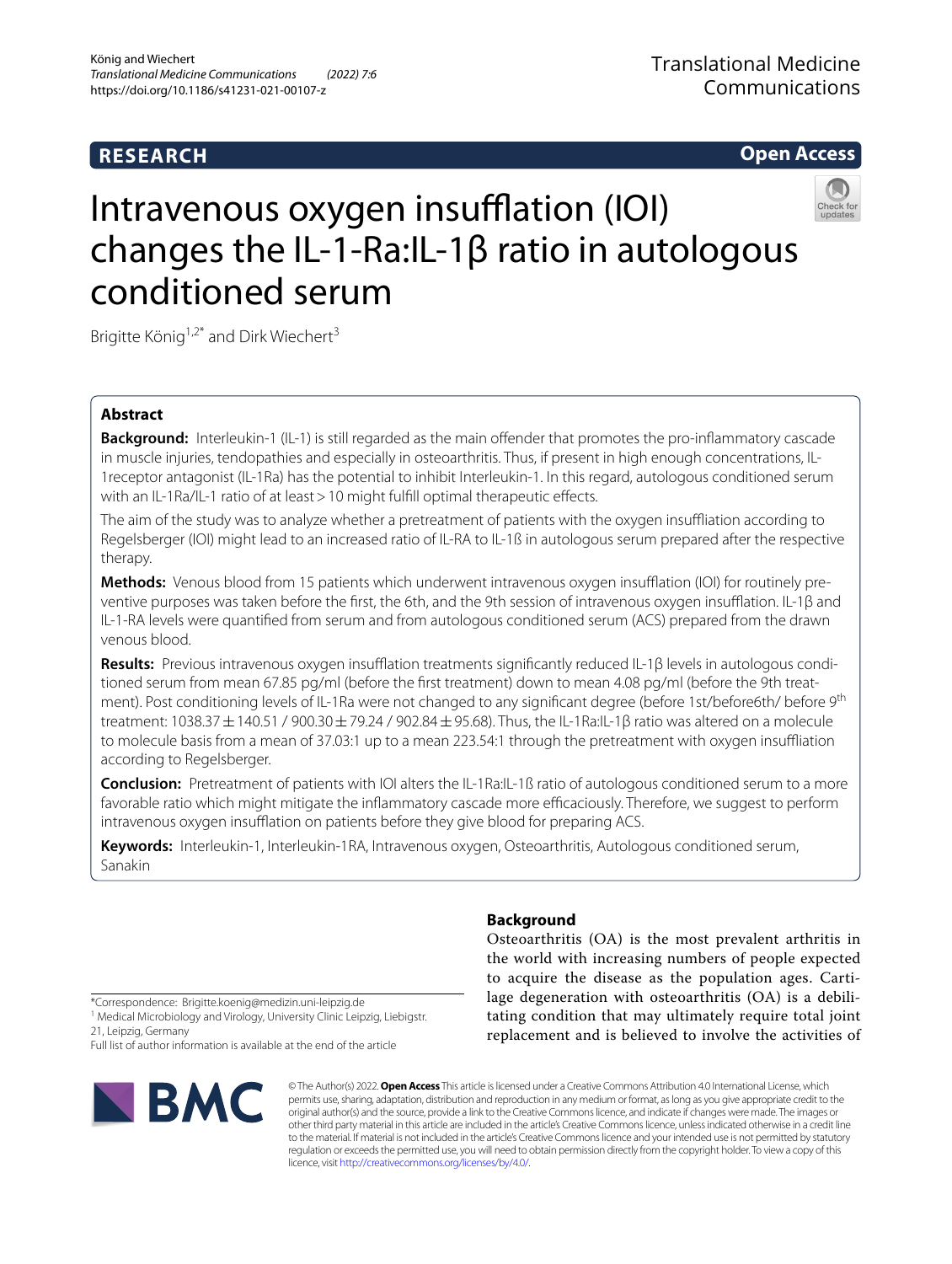interleukin-1 (IL-1), especially due to an imbalance of IL-1β and IL-1Ra concentration [[1\]](#page-4-0). The same holds true for tendinopathies, muscle injuries**,** and tunnel widening after reconstruction of the anterior cruciate ligament and other musculoskeletal disorders as well as wound healing disorder e.g. in diabetes.

Therapies commonly used to manage the abovementioned diseases have limited efficacy and might carry some signifcant risks. Among the non-operative treatments are bracing, oral analgesics, physical therapy, and injections using corticosteroids, hyaluronic acid, analgesics, local anesthetics [\[2](#page-4-1)]. IL-1Ra has thus been considered as a promising disease-modifying OA drug (DMOAD). In this regard, the interleukin-1 receptor antagonist (IL-1Ra) anakinra has been introduced into the treatment of the infammation and bone destruction of osteoarthritis  $[3]$  $[3]$ . The newer products of regenerative medicine, such as autologous conditioned serum, platelet-rich plasma (PRP) formulations, autologous protein solution, mesenchymal stem cell injections and potential gene therapy with exogenous expression of IL-1Ra address not only the progressively infammatory environment of the disorder but aim to potentially reversing and correcting the underlying disease process [[4–](#page-5-1)[8\]](#page-5-2).

Autologous conditioned serum (ACS) or also called autologous cytokine rich serum (ACRS) was developed in the mid1990s as an expeditious, practical, and relatively inexpensive means of generating the interleukin-1 receptor antagonist (IL-1Ra), a naturally occurring inhibitor of the cytokine interleukin-1 (IL-1)  $[9-12]$  $[9-12]$ . The safety profle of autologous conditioned serum is proven [\[13](#page-5-5), [14\]](#page-5-6). Nonetheless, conditioning of serum might not only enhance the induction of IL-1Ra as an anti-infammatory cytokine; proinfammatory cytokines such as IL-1ß may increase as well  $[15]$  $[15]$ . Therefore, treatments which might diminish the proinfammatory potential in ACS are desirable. Intravenous oxygen insufflation (IOI) was developed by Dr. Regelsberger and continued by Dr. med. Kreutzer [[16,](#page-5-8) [17\]](#page-5-9). Actually, multiple clinical evidence suggest that IOI modulates the anti-infammatory cytokine response.

The aim of this study was to analyze whether pretreatment of patients with IOI might have a favourable outcome on the IL-1Ra:IL-1ß ratio in subsequently prepared autologous conditioned serum (ACS). The proposed working mechanism of ACS is intra-articular inhibition of the resulting proinfammatory cytokine interleukin-1 (IL-1) through the injection of autologous incubated serum containing increased levels of IL-1 receptor antagonist (IL-1ra). Thus, pretreatment of patients with underlying diseases such as osteoarthritis, tendinopathies or muscle injuries with intravenous oxygen insufiation could improve the supportive application of ACS.

<span id="page-1-0"></span>

| Table 1 Baseline characteristics of the subjects |
|--------------------------------------------------|
|--------------------------------------------------|

| N                                 | 15                 |  |  |  |  |  |
|-----------------------------------|--------------------|--|--|--|--|--|
| Age, years                        |                    |  |  |  |  |  |
| Males                             | Mean 55.88 (33-71) |  |  |  |  |  |
| Females                           | Mean 53.16 (19-72) |  |  |  |  |  |
| Males                             | $9(60\%)$          |  |  |  |  |  |
| Females                           | 6(40%)             |  |  |  |  |  |
| <b>Chronic medical conditions</b> |                    |  |  |  |  |  |
| Hashimoto                         | $1(6.6\%)$         |  |  |  |  |  |
| Hypertension                      | 4(26.6%)           |  |  |  |  |  |
| Ischemic heart disease            | $1(6.6\%)$         |  |  |  |  |  |
| Osteoporosis                      | $1(6.6\%)$         |  |  |  |  |  |
| Psoriasis                         | $1(6.6\%)$         |  |  |  |  |  |
| Asthma                            | 2(13.3%)           |  |  |  |  |  |
| Hypothyreosis                     | $1(6.6\%)$         |  |  |  |  |  |
| Diabetes                          | $1(6.6\%)$         |  |  |  |  |  |
| Allergy                           | $1(6.6\%)$         |  |  |  |  |  |
| Hyperthyreosis                    | $1(6.6\%)$         |  |  |  |  |  |
| Colitis ulcerosa                  | $1(6.6\%)$         |  |  |  |  |  |

# **Methods**

## **Subjects**

Fifteen adults who attended the clinical practice receiving the intravenous oxygen insufiation (IOI) for preventive purposes, were enrolled. The study was performed between 2015-and 2020 in the clinical praxis of Dr. Wiechert, Bremen, germany. Included patients did not have cardiac or cerebrovascular ischemia histories for the last year prior to inclusion. Exclusion criteria included: previous treatment with IOI for any reason during the last three months, any history of malignancy during the last year, any pathological cognitive decline, severe chronic renal failure (GFR<30), uncontrolled diabetes mellitus (HbA1C>8, fasting glucose>200), immunosuppressants, BMI>35, active smoking or pulmonary diseases as well as acute infections. The baseline characteristics of the subjects are summarized in Table [1](#page-1-0).

#### **Study design**

The study protocol was approved by the Institutional Review Board (IRB), University of Leipzig, Germany. An informed consent was obtained from a total of 15 patients for taking additional 10 ml blood at three time points. During therapy with intravenous oxygen insuffiation according to Regelsberger blood is drawn at least before each session for routine purposes (monitoring blood count). The oxygen therapy was carried out in all patients for routinely preventive purposes.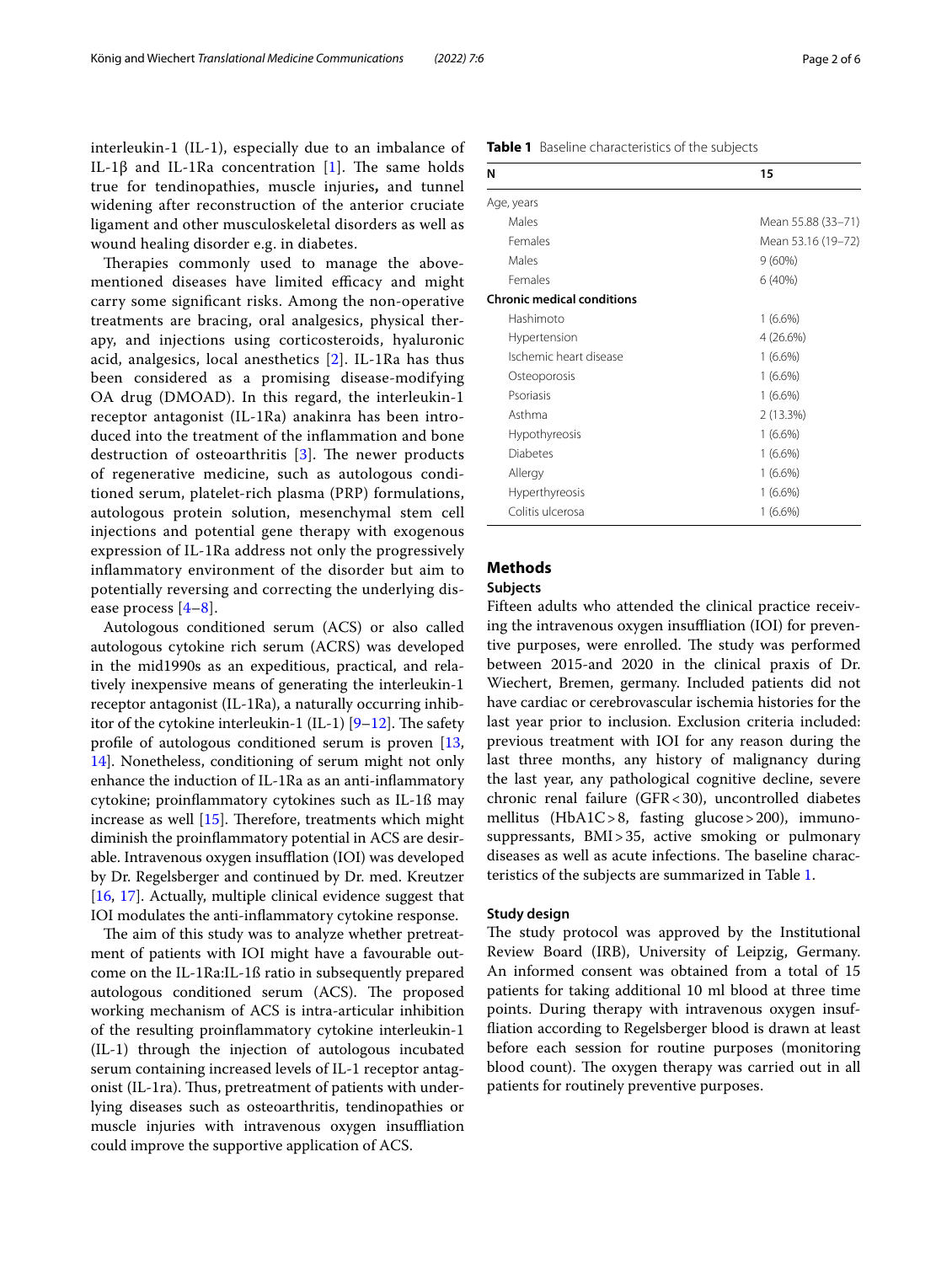# **Intravenous oxygen insufiation according to Regelsberger (IOI)**

Venous oxygen is supplied via a special device such as the Applimed-O2 1000. Applimed-O2 1000 is a class IIb product according to Directive 93/42 / EEC, Annex IX, Rule 5 (Dr. med. H.S. Regelsberger GmbH & Co. KG; Lingen, Germany). The dosage is between 10–60 mL oxygen in increasing doses at an insufflation speed of 1-2 mL / min. The individual dosages for each patient over the time course of 9 days are summarized in Table [2.](#page-2-0)

# **Processing of whole blood and production of autologous conditioned serum (ACS)**

Before the frst IOI treatment, blood samples were taken for analyses of the basal levels of the respective cytokines (no Sanakin™ procedure). For the production of ACS venous blood was taken from all patients before the frst, before the 6th and before the 9th treatment with intravenous oxygen insufiation. Each blood sample was conditioned to induce IL-1Ra secretion using the Sanakin™ (ACS) procedure (Scientifc BioTech GmbH, Cologne, germany) according to the companies suggestions. In brief: using aseptic techniques, 10 mL of whole blood from the median cubital vein was harvested into a sterile syringe. Thereafter, the blood was transferred into the Sanakin™- containing medical grade beads, mixed and allowed to incubate for 3 h at 37 °C. After the incubation time, the samples were centrifuged for 5 min at 1,300 g. At this time point the ACS is ready for injections e.g. intraarticularly, intradermal or at other parts of the body depending on the symptoms. In this study the serum samples were stored in aliquots at -80 °C before performing biomarker assays.

## **Biomarker assays**

The concentrations of cytokines were characterized in the baseline blood and ACS of each of the 15 patient samples. The measuring IL-1-Ra and IL-1β were achieved by using the cytokine-specifc highly sensitive, commercially available quantitative sandwich enzyme-linked immunoassay technique (R&D Systems, Quantikine ELISA; Minneapolis, MN, USA) according to the manufacturer's instructions. The measurements were carried out using a Mithras LB 940 Multimode Microplate Reader (Berthold Technologies) and were further analyzed using the Magellan7 Software (Tecan).

## **Statistical analysis**

Results obtained were evaluated using one-way ANOVA, with a Tukey post-hoc test. Statistical analyses were performed using GraphPad Prism 6 (GraphPad Sofware, Inc). All p-value  $\leq$  0.05 were considered to be statistically significant.

# **Results and discussion**

### **Basal levels of IL‑1ß, IL‑1‑Ra, and IL‑1RA:IL‑1ß ratio**

Before each treatment, the concentration of IL-1β and IL-1-Ra were determined in serum (Baseline). In the case of IL1-Ra, an average concentration of  $332.24 \pm 53.29$  pg/ml was detectable in all samples, while the concentrations of

<span id="page-2-0"></span>**Table 2** Parameter of intravenous oxygen insuffliation (IOI) according to Regelsberger [[15\]](#page-5-7) for the 15 patients under study using the the Applimed-O2 1000

| <b>IOI</b> parameter |                 |                 |                 |                       |                       |                       |                       |                       |                     |  |
|----------------------|-----------------|-----------------|-----------------|-----------------------|-----------------------|-----------------------|-----------------------|-----------------------|---------------------|--|
| <b>Patient No</b>    |                 | $\overline{2}$  | 3               | 4                     | 5                     | 6                     | $\overline{7}$        | 8                     | 9                   |  |
|                      | $10 \mathrm{m}$ | 20 ml           | 20 ml; twice    | 30 ml; twice          | 40 ml; twice          | 40 ml; twice          | 45 ml; twice          | 50 ml; twice          | 50 ml; twice        |  |
| 2                    | 30 ml; twice    | 45 ml; twice    | 55 ml; twice    | 55 ml; twice          | 60 ml; twice          | 70 ml; twice          | 70 ml; twice          | 80 ml; twice          | 80 ml; twice        |  |
| 3                    | $10 \mathrm{m}$ | $15 \text{ ml}$ | $20 \mathrm{m}$ | $20 \mathrm{m}$       | $25 \mathrm{ml}$      | 25 ml; twice          | 30 ml; twice          | 35 ml; twice          | 40 ml; twice        |  |
| $\overline{4}$       | $10 \mathrm{m}$ | $20$ ml         | 30 ml           | 40 ml; twice          | 50 ml; twice          | 50 ml; twice          | 60 ml; twice          | 70 ml; twice          | 75 ml; twice        |  |
| 5                    | $10 \mathrm{m}$ | $20$ ml         | $25$ ml         | $11 \mathrm{m}$       | 35 ml; twice          | 45 ml                 | 50 ml                 | 55 ml                 | 60 ml; twice        |  |
| 6                    | 10 <sub>m</sub> | $15 \text{ ml}$ | $20 \mathrm{m}$ | 30 ml                 | 30 ml; twice          | 40 ml                 | 45 ml                 | 50 ml                 | 50 ml               |  |
|                      | 30 ml; twice    | 45 ml: twice    | 50 ml; twice    | 50 ml; twice          | 60 ml; twice          | 60 ml; twice          | 70 ml: twice          | 70 ml; twice          | 70 ml; twice        |  |
| 8                    | 10 <sub>m</sub> | 20 ml           | 30 ml           | 30 ml                 | $30$ ml               | 35 ml                 | 35 ml                 | $35$ ml               | 35 ml               |  |
| 9                    | 30 ml; twice    | 45 ml; twice    | 60 ml; twice    | 70 ml; twice          | 65 ml; twice          | 70 ml; twice          | 70 ml; twice          | 75 ml; twice          | 80 ml; twice        |  |
| 10                   | 5 ml            | 6 ml            | $10 \mathrm{m}$ | $15 \text{ ml}$       | $15 \text{ ml}$       | $15 \text{ ml}$       | $20 \mathrm{m}$       | $20 \mathrm{m}$       | $20 \mathrm{m}$     |  |
| 11                   | 30 ml           | 30 ml           | $20 \mathrm{m}$ | 20 ml                 | $20$ ml               | 20 ml; twice          | 25 ml; twice          | 25 ml; twice          | 20 ml; twice        |  |
| 12                   | 10 <sub>m</sub> | $20 \mathrm{m}$ | 30 ml           | 30 ml; twice          | 40 ml; twice          | 40 ml; twice          | 45 ml; twice          | 50 ml; twice          | 50 ml; twice        |  |
| 13                   | 60 ml; twice    | 70 ml; twice    | 70 ml; twice    | 70 ml; twice          | 70 ml; twice          | 75 ml; twice          | 75 ml; twice          | 70 ml; twice          | 75 ml; twice        |  |
| 14                   | 10 <sub>m</sub> | $10 \mathrm{m}$ | 15 <sub>m</sub> | $25 \text{ ml}$       | 25 ml; twice          | 30 ml; twice          | 35 ml; twice          | 40 ml; twice          | 50 ml; twice        |  |
| 15                   | 30 ml; twice    | 40 ml; twice    | 40 ml; twice    | 40 ml; three-<br>fold | 50 ml; three-<br>fold | 60 ml; three-<br>fold | 70 ml; three-<br>fold | 80 ml; three-<br>fold | 90 ml;<br>threefold |  |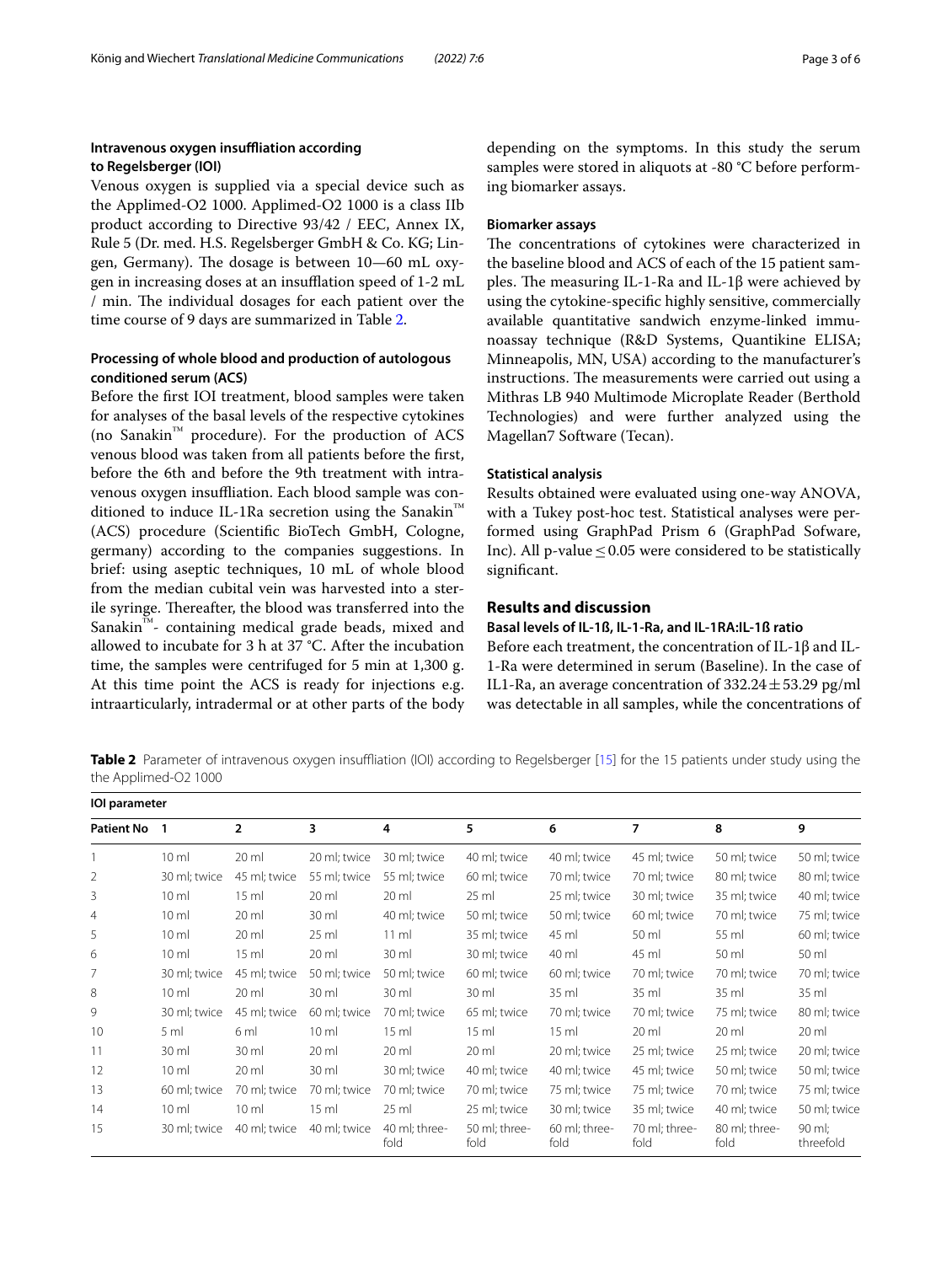

<span id="page-3-0"></span>

<span id="page-3-1"></span>IL-1β were below the detection limit of 0.5 pg/ml. Calculation of the amount of IL-1-Ra and IL-1β molecules resulted in a IL-1Ra:IL-1β ratio of approximately 495:1 (Figs.  $1$  and  $2$ ). Therefore, our measurements revealed about 6.6-fold higher IL-1Ra:IL-1β ratio as shown previously  $[13, 14, 18]$  $[13, 14, 18]$  $[13, 14, 18]$  $[13, 14, 18]$  $[13, 14, 18]$ . These differences in our observations in comparison to Barreto et al. [\[14\]](#page-5-6) are due to the low abundance of IL-1β in the patients of our cohort. Detected IL-1Ra levels, however, were lower as shown by Barreto et al.  $(332.24 \pm 53.29 \text{ vs. } 549.6 \pm 52.6)$  [[14](#page-5-6)]. Other studies found baseline IL-1-Ra serum levels were between 192.73 pg/ml and 910.91 pg/ml. However, Meijer et al. described IL-1Ra and IL-1β serum basal levels of only  $73 \pm 4.8/3.3 \pm 1.1$  pg/ml [[18](#page-5-10)]. In the study of Magalon et al. IL-1-Ra and IL-1β, basal serum levels were below the detection limits [\[13](#page-5-5)]. Taken together, our data suggest an average basal ratio of IL-1Ra:IL-1β of about 495:1, whereas the level of IL-1β was tremendously (undetect-able) low (Figs. [1](#page-3-0) and [2\)](#page-3-1).

# **The concentration of IL‑1‑Ra, IL‑1β, and IL‑1Ra:IL‑1ß ratio in conditioned autologous serum (ACS)**

Further, we determined the levels of both cytokines (IL-1Ra and IL-1β) in the Sanakin autologous conditioned serum (ACS) at baseline and calculated the respective IL-1Ra:IL-1β ratio (prior 1. IOI). Intriguingly, we found a signifcant increase in IL-1Ra levels from  $332.24 \pm 53.29$  pg/ml in serum up to  $1038.37 \pm 140.51$  pg/ ml (approximately 3,onefold) in the respective Sanakin autologous conditioned serum. Moreover, IL-1β levels were also signifcantly elevated from undetectable levels in the serum up to a median of 67.85 pg/ml  $\pm$  21.83 pg/ml in the ACS. Due to the increase in IL-1β the overall ratio of IL-1Ra:IL-1β shifted from 495:1 to 37:1.

In detail, prior frst oxygenation (prior OXY1) IL-1Ra levels were between 502.73 pg/ml and 2.449.55 pg/ ml. The increase in IL-1Ra ranges from 1.6 to 5.6-fold towards the baseline level. Whereas only one patient displayed an increase lower than twofold, six patients were between 2- and threefold, three patients between 3- and fourfold and the remaining fve displayed an increase in IL-1RA level between 4- and 5.6-fold. Nevertheless, the ratio of IL-1Ra:IL-1β was lower than the ratio of the baseline. The drop in the ratio of IL-1Ra:IL-1 $\beta$  of the baseline to the frst ACS difers tremendously between single patients and ranges from a 3.2-fold to a 116.3-fold. These data indicate that the success of ACS is highly dependent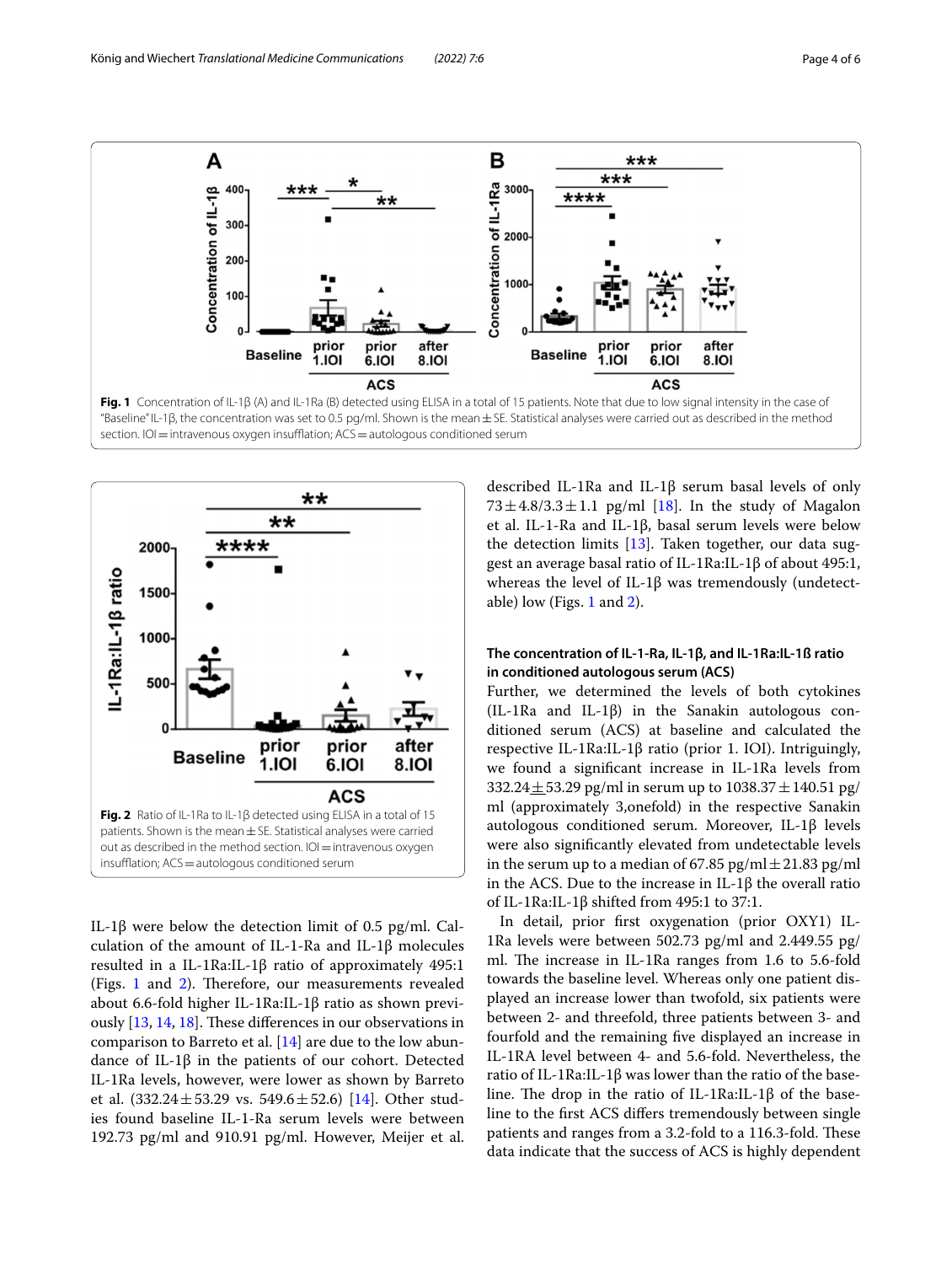on the patient. Due to the fact that the ratio of IL-1Ra: IL-1 is higher in serum (baseline) than in ACS one might suggest that straight serum make a better product for treating osteoarthritis than ACS. However, we have to keep in mind that that a IL-1RA:IL-1ß ratio>10 is suffcient to neutralize IL-1ß and the increase in the absolute number of IL-1Ra molecules exceeds the increase in IL-1ß molecules several times over. Moreover, ACS contains elevated levels of additional anti-infammatory cytokines and growth factors which fulfl benefcial efects beside IL-1RA [[15\]](#page-5-7).

In the course of the following IOI treatments (6.IOI and 8.IOI), it was observed that the IL1Ra:IL-1 $\beta$  ratio in the ACS further increased. The reason for the higher IL-1Ra:IL-1β ratio was primarily due to a lower IL-1β level which was lowered from  $67.85 \pm 21.83$  pg/ml (ACS; prior 1.IOI) to  $22.92 \pm 8.51$  pg/ml (ACS, prior 6.IOI) to a final concentration of  $4.08 \pm 1.49$  pg/ml (ACS, after 8.IOI). The concentration of IL-1Ra, in turn, was only slightly lowered.

Taken together, it was observable that ACS increases both IL-1Ra and IL-1β but in combination with intravenous oxygen insuffliation (IOT) the IL-1β concentration was signifcantly lowered thus promoting a potential displacement of IL-1β from cell surface receptors by IL-1Ra (Figs. [1](#page-3-0) and [2\)](#page-3-1).

## **Conclusions**

Our data have clearly shown that the combination of intravenous oxygen insufflation previous to autologous conditioned serum preparation favors the Il-1-Ra:IL-1β ratio mainly by reducing the IL-1 $\beta$  concentrations. Thus, IOI could be a promising method to increase the ratio of  $IL-1Ra:IL-1$  and thus prolong the efficacy of anti-inflammatory treatment. At present limited data are available on the detailed combination of cytokines and growth factors in the Sanakin<sup>™</sup> autologous conditioned serum (ACS) prepared before and after intravenous oxygen insufflation. Thus, their respective contributions to the clinical efects remain to be unraveled. In this regard, new investigations are necessary to determine the mechanisms by which the efects of ACS (with/without IOI) are mediated and the quality of the product, by analysis of e.g. radiographs after a more extended follow-up period. Nonetheless, we may assume that ACS especially in combination with other treatments such as intravenous oxygen insufiation, might lead to the enhancement of tissue regeneration and to the reduction of degenerative mechanisms. The main indications for the described combination therapy are sterile infamed arthritic joints, which react with the formation of effusions (knee, shoulder, vertebral joints, rhizarthrosis, metatarsophalangeal joints), tendopathies (diseases of tendons and ligaments)

as they are experienced in many sports as well as golfer elbow, tennis elbow, supination trauma of the hocks, irritation of the Plantaraponeurose, heel spurs but also fresh muscle injuries that have to heal quickly especially in competitive sports. Addressing these symptoms might help to establish beneficial future low-cost and easy-tocarry-out therapies for multiple disorders.

#### **Abbreviations**

IOT: Intravenous oxygen insufflation: OA: Osteoarthritis: ACS: Autologous conditioned serum; IL-1ß: Interleukin-1ß; IL-1RA: Interleukin-1 receptor antagonist.

# **Acknowledgements**

Non applicable

#### **Author's contributions**

BK: design of the work, analysis, interpretation of data. DW: drawing of blood samples and generating the autologous serum for analysis. All authors read and approved the fnal manuscript.

#### **Funding**

There were three sources of funding: 1) BK used project fat rates from various third-party funded projects (project manager BK); 2) from International Society for Oxyvenation Therapy, where DW holds the position of 1st Chairman; 3) from Scientifc BioTech GmbH, Kranhaus 1, Im Zollhafen 18, 50678 Köln, Germany.

#### **Availability of data and materials**

All data generated or analysed during this study are included in this published article.

#### **Declarations**

#### **Ethics approval and consent to participate**

Approved by the Institutional Review Board (IRB), University of Leipzig, Germany (approval number 348–18-ek).

#### **Consent for publication** Non applicable.

#### **Competing interests**

DW is using the method of IOI and ACS in his private praxis for therapy purposes.

#### **Author details**

<sup>1</sup> Medical Microbiology and Virology, University Clinic Leipzig, Liebigstr. 21, Leipzig, Germany. <sup>2</sup> Magdeburg Molecular Detections Laboratory (MMD), Breiter Weg 10A, 39104 Magdeburg, Germany. <sup>3</sup> Private Department of General Medicine, Praxis Dr. med. Dirk Wiechert, Parkallee 301, 28213 Bremen, Germany.

Received: 16 June 2021 Accepted: 6 December 2021 Published online: 30 March 2022

#### **References**

- <span id="page-4-0"></span>Burger D, Dayer JM, Palmer G, Gabay C. Is IL-1 a good therapeutic target in the treatment of arthritis? Best Pract Res Clin Rheumatol. 2006;20(5):879–96. <https://doi.org/10.1016/j.berh.2006.06.004>(PMID: 16980212).
- <span id="page-4-1"></span>2. Wehling P, Evans C, Wehling J, Maixner W. Efectiveness of intra-articular therapies in osteoarthritis: a literature review. Ther Adv Musculoskelet Dis. 2017;9(8):183–96.<https://doi.org/10.1177/1759720X17712695>.